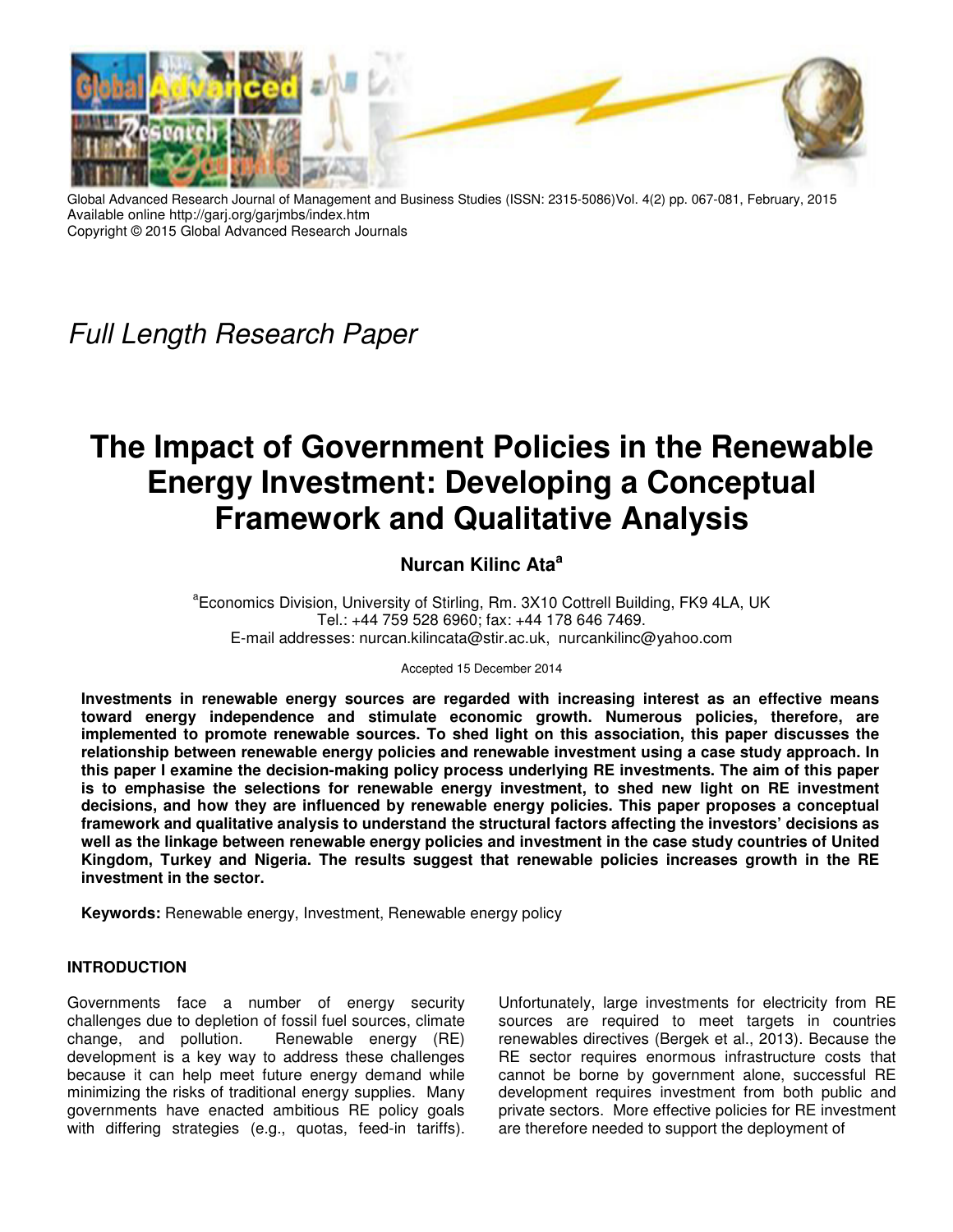renewable sources (Bergman et al., 2006; Reuter et al., 2012; Wüstenhagen and Menichetti, 2012).

RE investment is supported by various policy frameworks that have taken divergent pathways based on a country's differences in economic factors, geographical locations, and experiences with previous RE investment. Renewable policies have not only produced opportunities, but also exposed risks for RE investors (Barradale, 2010; Lipp, 2007), who are often uncertain of the investment implications of a given policy. To examine these divergent pathways, an analysis based on conceptual framework and qualitative excerpt will be conducted on the cases of United Kingdom (UK), Turkey, and Nigeria. This case study approach will assess how distinctive circumstances, with multiple variables of interest (e.g., different political and geographical contexts), influence RE policy decision-making for investors. More specifically, this analysis will focus on government's policies with high rates of capacity for RE investment and emphasise the impact of policies for RE investment and identify obstacles (e.g. cost, lack of knowledge, bureaucratic issues) and opportunities (e.g. security of energy, use of new technology) associated with the growth of RE deployment.

United Kingdom, Turkey, and Nigeria were selected based on the type of policy framework each has implemented (see Table A1). All three countries are at a different industrialised level, from different regions in the world with many different contextual factors such as industrial institutions, RE energy consumption trends, and environmental and social standards. They also differ in other significant ways, particularly their energy policy history, political, and institutional arrangements. This paper provides important insights regarding the development of successful RE strategies with a particular focus on the RE investment in the case study countries. *This research will shed light on how the RE investments are affected by RE policies in those case study countries. And what policymakers can learn from insights about investor decision-making for more accurate policies.* 

An emerging body of literature has investigated how policies should be designed to mobilize investments in the RE sector. Yet despite more than three decades of effort, understanding of RE investment and the variables associated with renewable policies remains limited. Several studies have provided a measure for policy effectiveness with only limited insights into the investors' perspectives (Lipp, 2007; Masini and Menichetti, 2012; Musango and Brent, 2011; Wüstenhagen and Menichetti, 2012). To achieve development of RE investment goals through policies, we need better knowledge of how people make decisions related to investment in RE. There is a lack of a comprehensive theoretical and empirical framework for understanding the linkage between RE investment and renewable policies. This paper intends to discuss this niche by shedding new light on the process through how investors make investment

decisions for RE sources and how RE policies affect renewable investment. To fill in this gap, I develop a conceptual model and a qualitative test that investigates the impact of renewable policies on the overall share of RE investment. The model is qualitatively tested using primary data collected from the policy makers and expert renewable companies in the case study countries. This paper builds upon current knowledge of RE investment and develops a new conceptual framework to guide analyses of renewable policies. It focuses on the RE investment process. Past and current trends in the field of RE investment are investigated by using the literature on RE investment linkage with policies, which identifies patterns and similarities and the qualitative analysis with policy makers focusing on policies for RE investment.

The present study aims to contribute to the existing research in several ways. First, this paper will help policy makers design more effective policy instruments to support the market deployment of RE sources in the case study countries. Second, this study will contribute a better understanding of how renewable policies promote RE investment based on opportunities and overcoming challenges. Finally, this study will contribute to extend the validity of previous findings to a broader and more general context. The paper reviews current knowledge on RE investment and identifies factors affecting the renewable investment requirements of the case study countries. Therefore, this paper will elaborate on RE investment focusing renewable policies and other factors (e.g. technology, economy) as part of theoretical framework, and to address the possible interactions or relationships among them.

The rest of the paper is organised as follows: Section 2 will discuss a brief overview of the literature on RE investment and a review of related studies used to understand RE investment. In section 3, a new conceptual framework is presented. It will describe a conceptual model linking investors' and investment decisions in this paper. Then, qualitative analysis result is presented. Section 4 will provide the conclusions and discuss further research areas as well as the limitations of the paper.

#### **Theoretical Background and Literature**

#### **Current Status of Re Investment**

Over the last decade, RE investment has gradually increased in both developed and developing countries with policies that have consistently delivered new RE supply more effectively, and at lower cost for the rapid development of RE sources. To further increase investment in renewables worldwide-improved policy frameworks for RE are required. Policy makers should, therefore, include incentives that encourage investment. The main barrier to investment in renewable technologies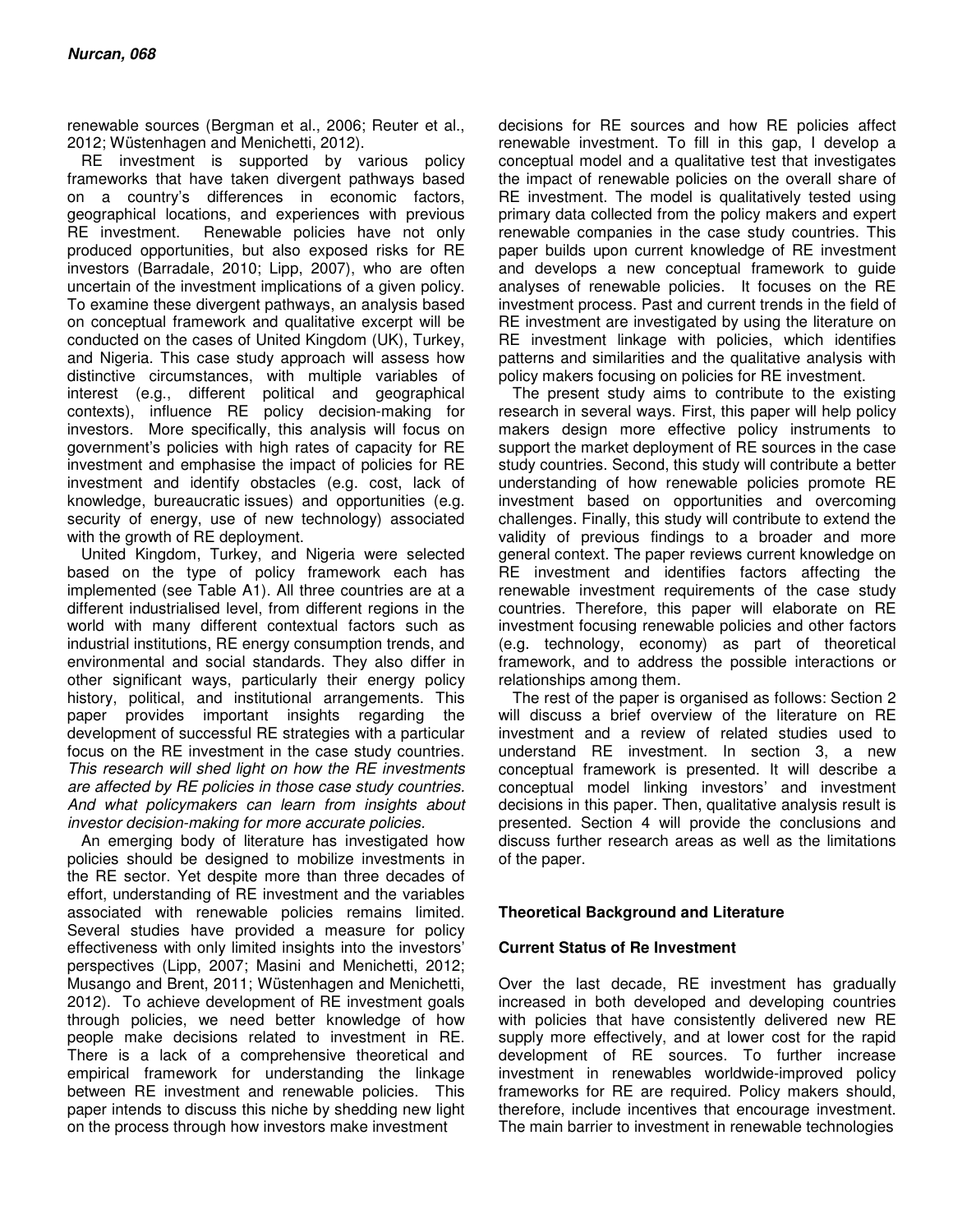is not only the lack of capital, but also the lack of appropriate policy to stimulate investment (Usher, 2008). RE investment had been increasing steadily until 2011, but has recently declined since then. See Figure 1 for details.

Investment growth prior to 2011 is likely the result of effective RE policies and technology improvements which has made RE cheaper to deploy and therefore a more attractive investment. In addition, RE policies have successfully created new market opportunities as technology development has led to increased reliability and decreasing costs of exploiting RE sources (Wüstenhagen and Menichetti, 2012). The reduced volume of RE investment after 2011 may reflect the addition of renewable policies that fail to fully account for investment incentives. For example, in Germany, has cut their FIT from 30 cents/kwh to 17-20 cents/kwh. Such policy changes by governments and states create more investment uncertainty that discourages further investment.

A lack of attention to RE policy details that may negatively affect incentives to invest may be a worldwide phenomenon as major players in the RE sector like China, US, and Europe have reduced RE investment since 2011. The US and China's RE investment is down 8.4% to 3.8% respectively, while Europe's RE investment has contracted by 41%. In the UK, the largest European market, RE investment declined modestly from \$14.3 billion in 2012 to \$13.1 billion in 2013 (Bloomberg New Energy Finance, 2014) jeopardizing their stated goal of getting 15% of electricity from renewable sources by 2020 (Masden et al., 2009). Smaller players in the RE sector face significant challenges in strengthening their RE investment and development. Turkey is highly dependent on imported energy sources (70%) so energy security issues have made RE a driving concern. The total investment required to meet the energy demand in Turkey by 2023 is estimated at nearly \$120 billion. For this target, Turkey is reforming its legal framework regarding European Union (EU) renewable policies (Kolcuoglu, 2010; Sirin and Ege, 2012). Nigeria's RE resource development remains in a nascent stage because of low investment levels due to poor policy implementation by policy makers and regulators. Progress will continue to be slow until more effective RE policies are implemented that encourages investment from energy companies and communities. In addition, the Nigerian government also needs to improve other RE inducements such as tax reductions, low or interest free loans, and free land provide to support for RE investment as well as RE investors (Ajayi and Ajayi, 2013).

#### **RE Investments**

Previous research has drawn on many perspectives in examining RE investment. Some studies argue

renewable investments are best viewed from economic perspectives. In the energy economics literature, RE investors are identified as a homogeneous set of players who are utility type actors investing with respect to profit maximization (Bergek et al., 2013; Kangas et al., 2011) and RE investors typically make investment decisions based on comparisons between different electricity generation systems (Bergek et al., 2013; Gross et al., 2010; Koo et al., 2011). In contrast, some studies define RE investors as a heterogeneous group of players that are small private investors, unaffiliated power producers and cooperatives (Agterbosch et al., 2004). Investment in RE sources are generally more attractive than fossil based sources because of the risks related to fossil fuels, such as fossil price volatility, import availability, and the price of domestic economic exposure. RE sources are essentially domestic supplies of energy that are not subject to import availability and pricing based on world markets. However, uncertainties in policies, prices and regulations for RE sources can create levels of investment uncertainty and risk to the point when renewable investments are less attractive than uncertain fossil based sources (Finon and Perez, 2007; Popp et al., 2011).

Other studies focus on rational, behavioural, and portfolio aspects. For instance, Loock (2012) reports on the results of explorative research approach with a set of RE investors. He examines the relative importance of traditional financial metrics (e.g. price and earnings ratio) and qualitative factors in clarifying decisions to invest in RE firms. Pinkse and van den Buuse (2012) investigate the different strategies and behaviours for the solar industry. They suggested that policy makers create incentives in line with the RE source being developed. For instance, incentives for wind may require a 10 cent/kwh FIT, whereas incentives for solar may require a 20 cent/kwh FIT. In addition, both solar and wind development may require targeted tax breaks. Masini and Menichetti (2012) investigated the decision-making process underlying investments in RE sources. They used a conceptual model and empirical analysis to examine behavioural factors affecting RE investment decisions and the relationship between RE investments and portfolio performance. They point out that more policies should be selected to encourage the investment of renewable sources because decisions to invest are heavily influenced by policy instruments, particularly those relevant to investment decisions. The results also showed that some investors take radically different investment approaches. One type of investor prefers short-term incentives and is more motivated to invest based on short-term policy incentives with more immediate profit potential. Other investors have a more long-term view. They prefer policy incentives that produce a more modest return on investment over a longer period of time, as long as the policy guarantees the required long-term support.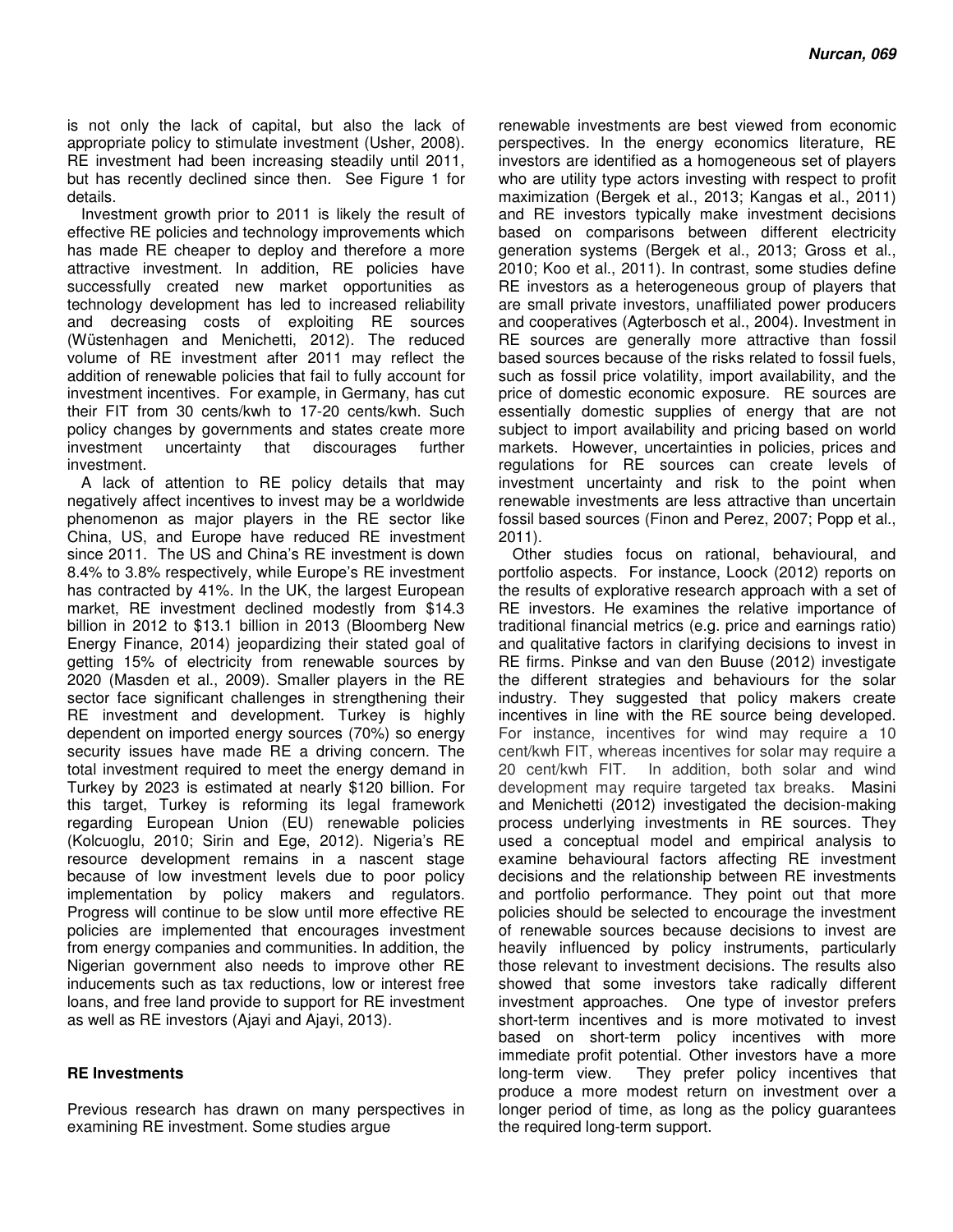

**Figure 1.** Worldwide RE investment from 2005 to 2013 (\$ billion) *Source: Bloomberg New Energy Finance, (2014). Energy Finance, (2014).* 

Fuss et al. (2012) and Bhattacharya and Kojima (2012) Fuss et al. (2012) and Bhattacharya and Kojima (2012)<br>apply the portfolio analysis for RE investment. Fuss et al. (2012) analysed the influence of technological (e.g. accessibility of renewable technology), policy (e.g. stability of energy prices and liability of specific target), socio-economic (e.g. enlargement of different macroeconomic factors) and market (e.g. price volatility) uncertainty on RE investment decision by using portfolio selection approaches. Their results indicate that uncertainty appears to have less impact on the overall portfolio than the possibility of stringent targets. Bhattacharya and Kojima (2012) show the importance of expressing the financial risk and the decision making process in RE investment by using the portfolio optimization model. Results of the modelling showed that the risk can be alleviated by including RE in the portfolio and to show the importance of two main policy decision in the area of RE sector investment. (2012) analysed the influence of technological (e.g.<br>accessibility of renewable technology), policy (e.g.<br>stacibility of renewable technology), policy (e.g.<br>stacibility of energy prices and liability of specific target),<br>s

In another empirical approach to assess RE investment, Sadorsky (2012) used a beta model to investigate the determinants of RE company risk in a sample of 52 RE companies. The results show that risk for RE firms is definitely high, and there are two important determinants, which are sales growth and price changes. Donovan and Nuñez (2012) analysed the risk faced by RE investors in the large emerging markets of Brazil China, and India with 60 companies employing the conceptual framework. This framework explains either graphically in narrative form and the main things to be studied like key factors, concept and variables. Their results suggest that RE investments in these countries have average or below risk to investors because of Clean<br>Development Mechanism (CDM) which is one of the Development Mechanism (CDM) which is one of the flexibility mechanisms defined in the Kyoto Protocol that aims to reduce greenhouse gas emissions in developing and India with 60 companies employing the<br>ual framework. This framework explains either<br>illy in narrative form and the main things to be<br>like key factors, concept and variables. Their<br>suggest that RE investments in these c in sustainable development (Rogger et al., 2011). This mechanism allows the countries that have accepted emissions reduction targets to develop CDM projects would create new credits in countries and would transfer of those credits to countries with commitments. countries and at the same time to assist these countries

dachary and Kojima (2012) countries and at the same time to assist these dues the same time to assist these or Relinverging, policy of a.g. emissions reduction targets to develop CDM (all distilly of specific target), woul Aspects of RE investment risk in developing or emerging economies are represented by examining the role of the CDM for RE investment (Hultman et al., 2012; Komendantova et al., 2012; Wong, 2012; Zavodov, 2012). Zavodov (2012) suggests that CDM plays a secondary role in long-term RE investment plan, if fiscal regulation is available as an alternative policy tool. Hultman et al. (2012) investigated CDM markets employing a comparative case study approach for Brazil and India. Their results suggest that there was no standard practice, that is, assessing potential financial benefits were diverse and frequently did not adhere to textbook corporate finance approaches commonly deployed in international business circles, which explain the financial benefits of CDM investments. Although CDM played a central role in most policy maker's the financial benefits of CDM investments. Although<br>CDM played a central role in most policy maker's<br>decisions to pursue RE investment, Wong (2012) explored, with an in-depth analysis, the effectiveness of<br>the World Bank's investment strategies in RE projects in the World Bank's investment strategies in RE projects in two case developing countries, Bangladesh and India, two case developing countries, Bangladesh and India,<br>Wong (2012) looked at three key obstacles for solar lighting projects: lack of financial support, weak lighting projects: lack of financial support, weak<br>governance, and inactive non-governmental/voluntary organization and customer participation. His study suggested that a deep understanding of context is a prior condition for effective RE investment strategies and technological efficiency in developing countries. Komendantova et al. (2012) examined, in the literature, suggested that a deep understanding of context is<br>condition for effective RE investment strategie<br>technological efficiency in developing cou<br>Komendantova et al. (2012) examined, in the lite<br>risks as barriers to RE investme in sustainable development (Rogger et al., 2011). This<br>mechanism allows the countries that have accepted<br>emissions reduction targets to develop CDM projects<br>would create new credits in countries and would transfer<br>of those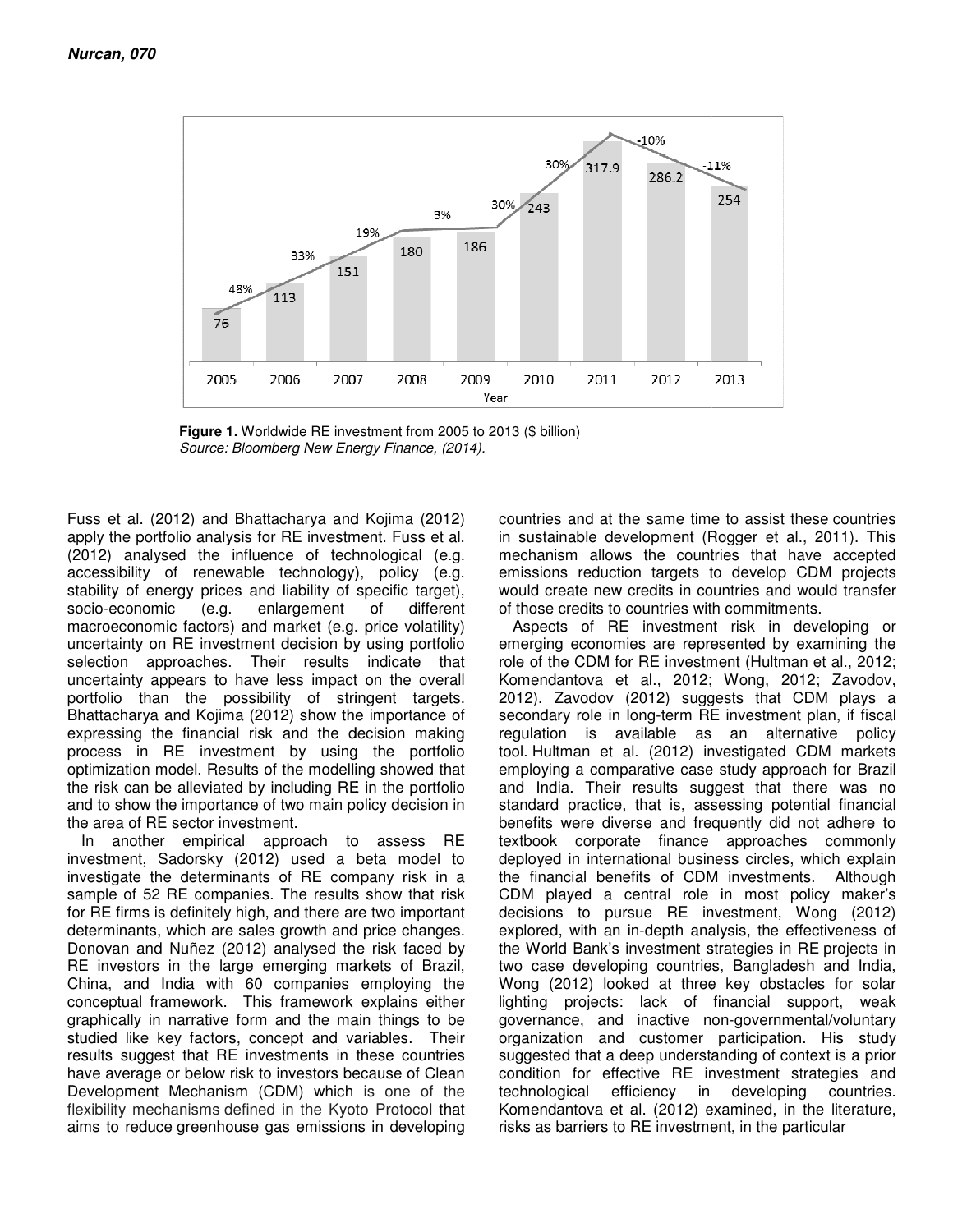| <b>Categories</b>                                         | <b>Factors</b>                                   |  |
|-----------------------------------------------------------|--------------------------------------------------|--|
| <b>Endogenous Factors (RE Investment Characteristics)</b> |                                                  |  |
| Economic characteristics                                  | Income                                           |  |
| Non-economic characteristics                              | Lack of information and knowledge                |  |
|                                                           |                                                  |  |
| <b>Exogenous Factors (External Conditions)</b>            |                                                  |  |
| <b>RE</b> policies                                        | Subsidies, price and quantity based policies     |  |
| Physical atmosphere                                       | Geographic location, grid line                   |  |
| Energy supply factors                                     | Affordability and reliability of energy supplies |  |
| Technology                                                | Lack of R&D activities and cost                  |  |

**Table 1.** Summary of factors affecting RE investment

context of RE development for the North African area. They found that there are three types of risks for RE investors: regulatory risk (e.g. corruption and complex bureaucratic procedures), political risk (e.g. general political instability) and force risks (e.g. terrorism). Their results suggest that while technical, construction, operation, financial and environmental risks were seen as relatively less important; regulatory, political and force risks are crucial barriers to invest RE sources. However, all RE investors are not the same and similar investment opportunities that are also differentiated by RE sources. Summary of factors affecting renewable investment is shown in below Table 1.

Table 1 shows that in the existing literature there are a number of factors that affect RE investment and they are thoroughly interrelated with each other. In endogenous factors, income is major driver of RE investment and there are strong correlations between an increase in income and RE investment (Kowsari and Zerriffi, 2011; Peng et al., 2010). Furthermore, the external conditions that influence RE investment are policies, technology, physical atmosphere, and energy supply factors. Government policies are major determinants of investor's decisions that directly affect RE investment (Victor, 2009). Affordability and reliability of the energy supply are main factors affecting the RE investment.

That is, it is important to understand how different factors affect RE investment decisions not only policies, but also technology, personal experience, cultural and economic factors, and knowledge of the RE operations.

#### **Linking RE Investment, Policies, and the Roles of Government**

The RE policy literature has rarely incorporated the investors' viewpoint. The policy literature has usually focused on the economics of energy technologies, and market efficiency. The economic evaluation for investment choices does not entirely explain how investors arrange capital or how they choose the competing RE technologies. The literature suggests that RE investors must be using social and psychological

perspective in the analysis of investment choices (Masini and Menichetti, 2013).

Furthermore, the installed RE capacity instead of RE investment has used as a dependent variable to look at the effectiveness of RE policies. For example, a large number of country/state level case studies have been carried out across different geographies, RE policy instruments and RE sources (Aguirre and Ibikunle, 2014; Breukers and Wolsink, 2007; Carley, 2009; Lipp, 2007; Song, 2011; Zhao et al., 2013). Much of this literature suggests that renewable policy instruments are effective drivers to invest RE sources. On the other hand, diversity in RE policy outcomes are strongly affected by variations in the level of risk those different policies involve for renewable investors (Wüstenhagen and Menichetti, 2012).

RE policy instruments that effectively reduce the risk for investors are more likely to encourage investment in large-scale investment/deployment of RE (Luthi and Wüstenhagen, 2011; Masini and Menichetti, 2012). The importance of policy instruments is significant for developing renewable sectors. For example, Miranda (2010) argues the importance of RE policies and many projects require access to credit because they have large capital investments. Policies should be flexible enough to adapt to new technologies and changing markets.

RE policies can help lower investment risks, to create greater investment security, and increase the number of investors willing to invest in RE projects. Carley (2009), Kaldellis et al. (2012), Masini and Menichetti (2013), Norberg-Bohm (2000), Yin and Powers (2010) argue that investments in RE sources could be encouraged only within dedicated policies which are direct subsidies, energy taxes, and FITs. Most RE instruments stimulate renewable investment but they have shown mixed results, because renewable instruments have been unfeasible to leverage all the drivers of the investment decision procedure.

Additionally, RE sources receive a lot of governmental support in financial, institutional and educational aid. Governments provide financial support by grants, subsidies, tax incentives, FITs, quota and tender systems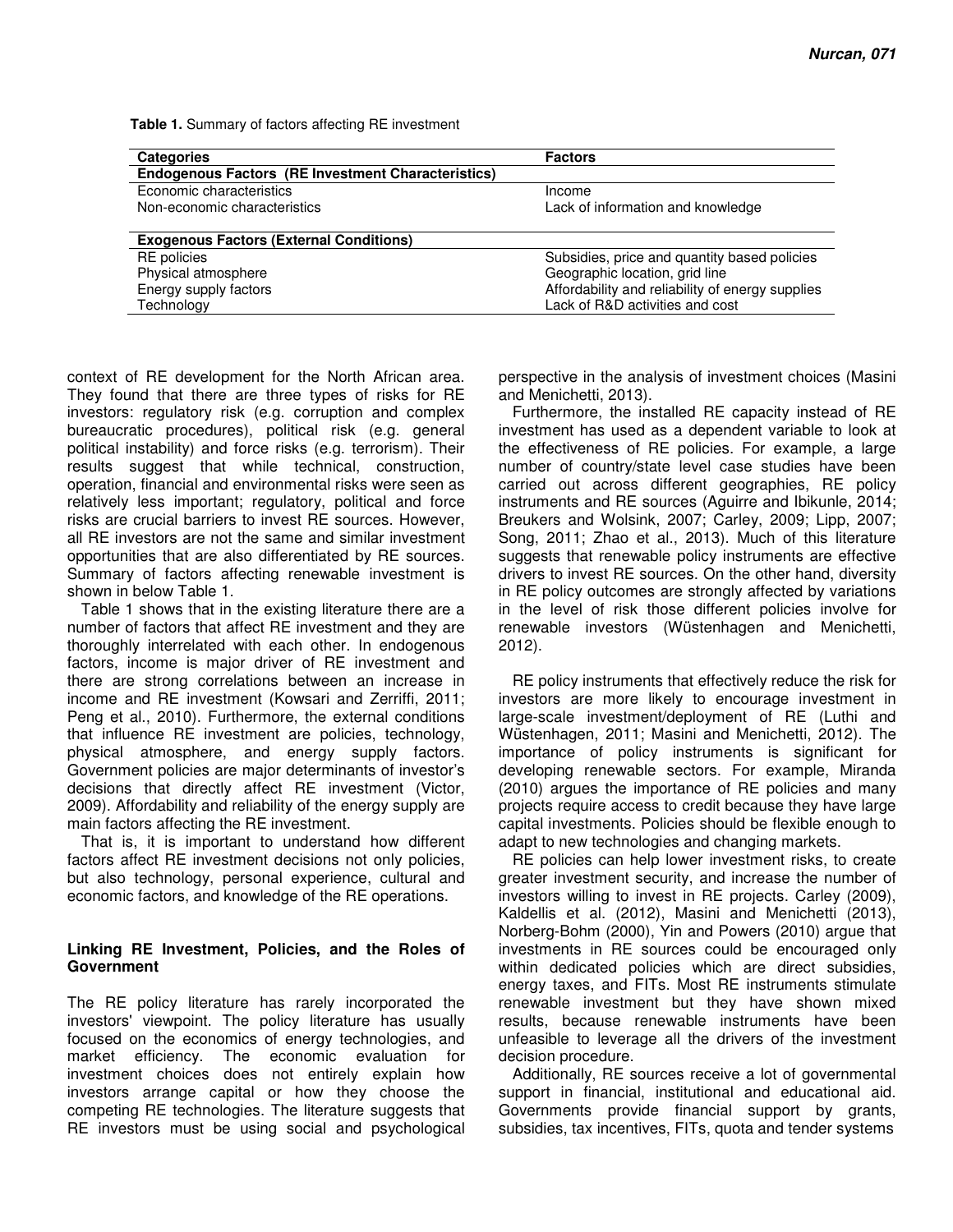

**Figure 2.** A Conceptual model of RE policy and investment

(Peidong et al., 2009; Fouquet and Johansson, 2008; Alvarez et al., 2009). These policy instruments are typically targeted at promoting RE investment (White et al., 2013). Other important papers were written by Taylor and Van Doren (2002); Zhao (2012); Gallagher (2013) and Yi et al. (2013). All of these papers attempt to describe the role played by the government in RE investment. With respect to RE policies, arguments are made for policy reliability. However, the recent slow down in RE investment suggests it is time to pay more attention to how governments can support changes that will increase RE investment.

Moreover, the potential role of the government in the RE economy is to provide social welfare including energy security, energy supply, energy affordability, sustainability, creating job opportunities, adapting and

mitigating climate change (White et al. 2013). A more common role for governments in the RE investment is in the development of policies that affect the companies and firms. Governments assume the role of shaping the economy according to their strategy for development. A challenge for governments is the being of diverse goals for the different levels of government. Local governances interest is in the local control of the RE supply and in creating more local jobs for renewable projects. That is, goals for each different RE projects require different policy instruments (Tinbergen, 1952).

To sum up the literature, financial risk takers, in general, evaluate investment potential in much the same way, but the RE investor has additional considerations to factor in, like understanding complex RE policies, bureaucratic uncertainty, large swings in market energy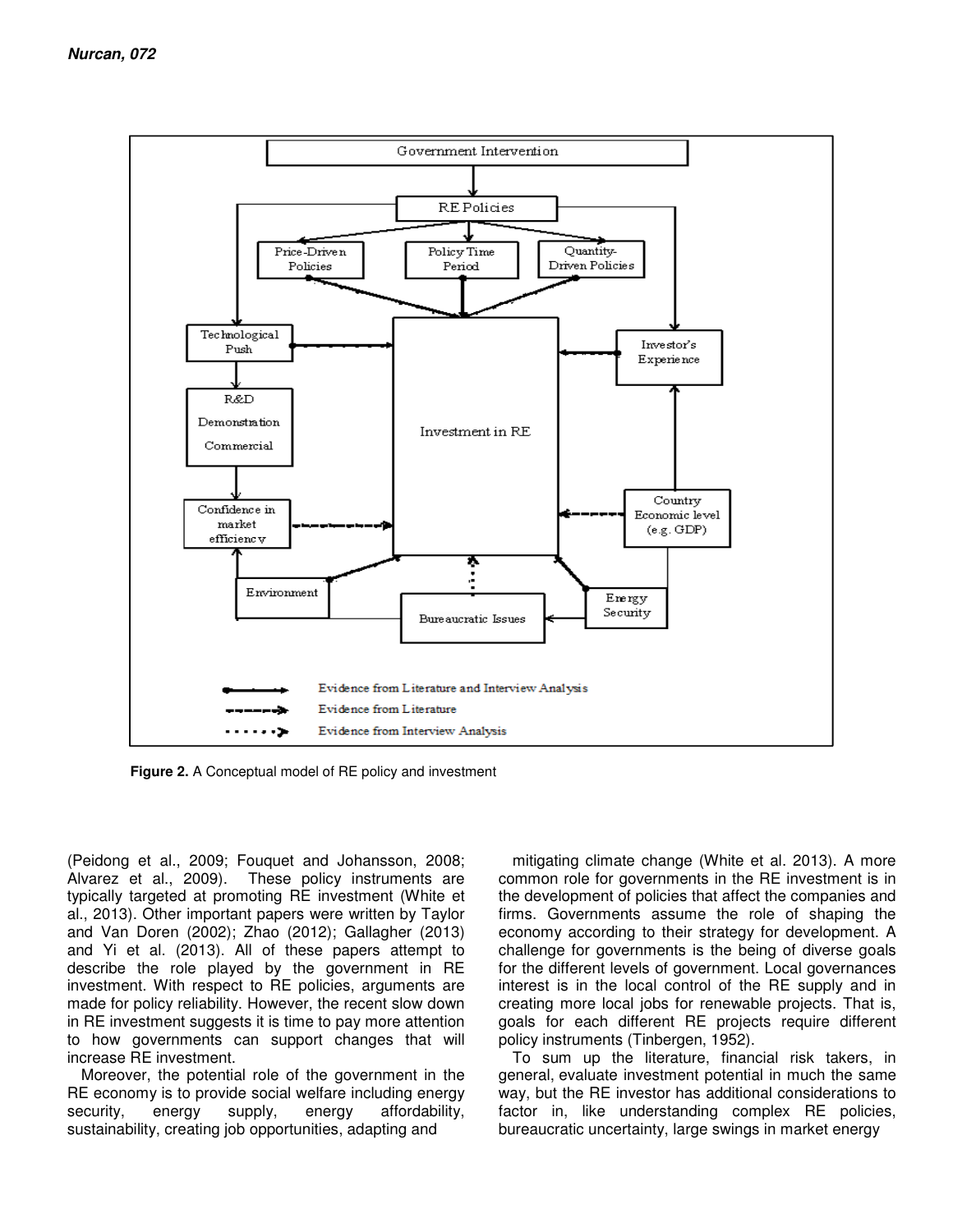prices, among others.

#### **Models and Analysis**

#### **Conceptual Model**

A conceptual analysis was proposed to trace the major concepts of RE investment, which together build the theoretical framework of renewable investment as part of policies. The conceptual methodology process involves making inductions, identifying themes from the data, and making deductions that suggest the relationships between concepts. A review of the literature and a series of interviews with policy makers and industry experts have provided the groundwork for the development of the conceptual model presented in Figure 2. To understand what designates current levels of RE investment, Figure 2 represents investments as a function of renewable policies, government interventions, and technology push. The effect of RE policies on investment is crucial, for instance, by reducing risk with loan guaranteed or by increasing the returns for RE investment.

Figure 2 is, compared to previous conceptual models, more sophisticated for examining strategic choices for RE investment which helps both as a framework for understanding this paper, but also as a starting point to identify promising approaches for further research. It also provides a schematic representation of the proposed conceptual framework for relationships between renewable policies and investment in RE. The aim of the framework is to demonstrate the linkages between the key elements that are proposed as important for improved RE investment: investment in RE, renewable policies, technology development, and economic approach. Pairing these elements facilitates the understanding of investment in the RE sector.

*What are the implications for RE investment and policy?* Renewable policies affect the perceived level of risk and expected returns on investment. That is, RE investors have broad considerations to determine their potential risk and profit based on a given policy. They evaluate the level of financial support offered, the availability of technical resources required, and the expectation that profit will not accrue for as long as 7-10 years.

Policy makers should be attuned to and manage these expectations. Similarly, voluntary RE strategies may have positive effects on private sector investment and can help by decreasing perceived risk and RE sources reliability (Wüstenhagen and Menichetti, 2012). Government intervention, technological push, and helping instil confidence in market efficiency of renewables are all important. But, equally important is being aware of investors' attitudes and experience as they relate to the perceived risks of a particular RE investment.

Technology has effects on RE investment in a number

of ways. Musango and Brent (2011) considered the technological change as endogenous to the economy as a result of newly perceived opportunities, incentives, deliberate research, and development. According to Kowsari and Zerriffi (2011), technological dimensions are an important aspect of RE renewable investment. Technology adoption theory attempts to explain why RE players adopt or do not adopt new and more efficient renewable sources. People do not simply change behaviour or adopt new technology based on awareness and attitudes. For this, energy models that intend to include behavioural dimensions should consider the social context of individual actions. This theory assumes a linear progression of knowledge, awareness, and objectives in the adoption of RE sources. Therefore, the technology adoption must address cognitive, emotional, and contextual concerns.

Investors' experience, such as cultural factors, educational backgrounds, and previous experience with RE investments, influences investment decisions. In the current conceptual model, I also consider two different types of beliefs-- technological feasibility and economic viability. Lack of understanding technology in RE projects is the most important barrier to adoption of renewable sources. Technical adequacy of the RE sources is a foundation of investing, but it is often expensive and not all countries are producing these technologies (Barradale, 2010; Loock, 2012; Masini and Menichetti, 2013).

In brief, there are key determiners for renewable investment: policies that are guaranteed and enforceable, innovation and technology considerations, investor's experience, energy security, along with environmental and bureaucratic climate. These are supported by literature review and qualitative analysis. While economic issues and confidence of market efficiency are derived from literature, bureaucratic issues are revealed in qualitative analysis. Policies, innovation, and investors' experience are emphasized in both literature and qualitative analysis.

This paper proposes the following:

*Proposition 1: The effectiveness of renewable policies is associated with a higher share of renewable investment and a higher profitability of energy investment portfolio.* 

*Proposition 2: Tendency for technological innovation is associated with a higher share of renewable investment.* 

*Proposition 3: Quality of the country's institution to deliver policy goals has a significant effect on the share of renewable investment.* 

*Proposition 4: Investors' experience (knowledge of the RE context) is associated with a higher share of renewable investment.* 

#### **Qualitative Analysis**

I started the analytical process by conducting a pilot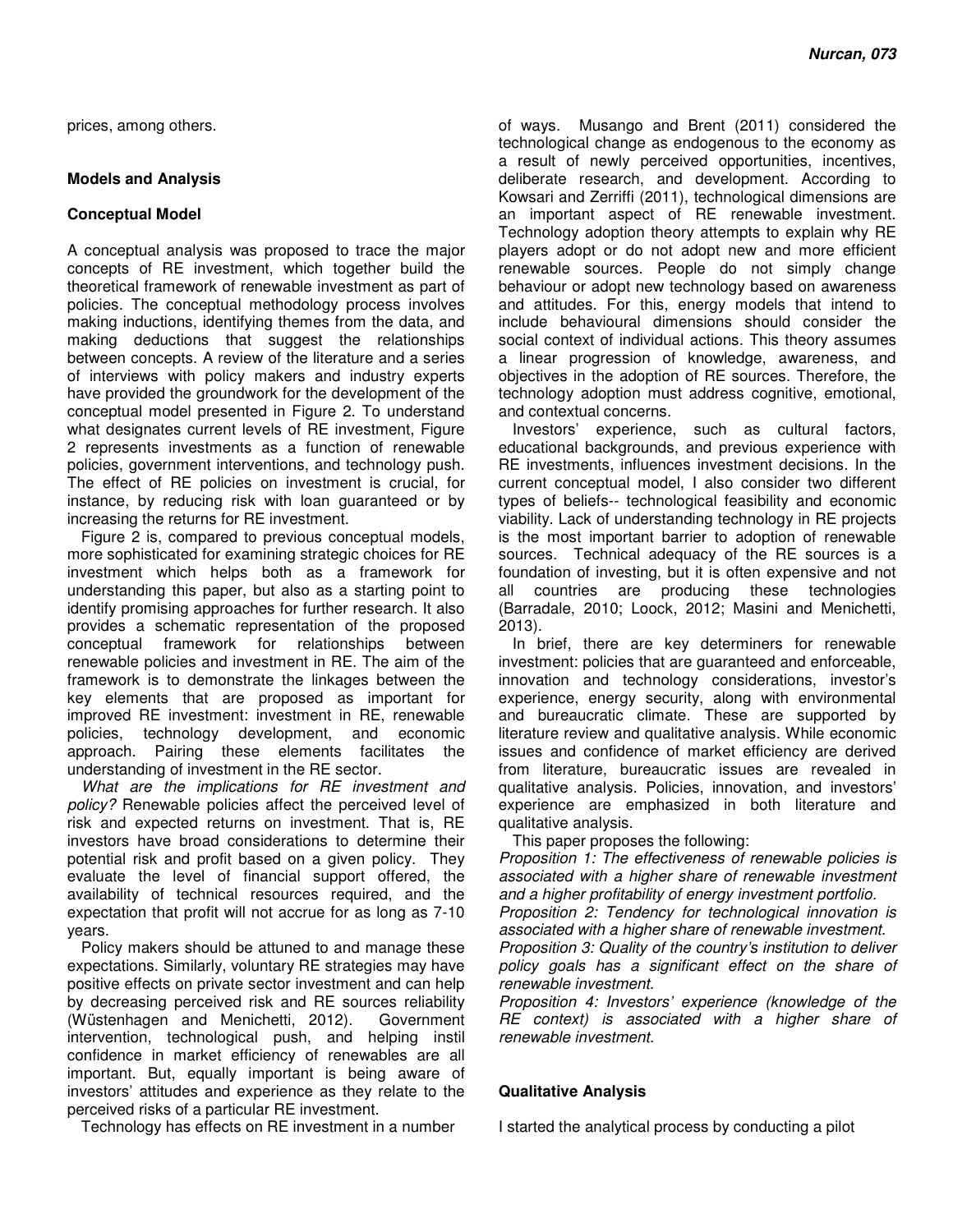study, with leaders in the private RE sector using an abbreviated version of the full interview protocol. This was to determine whether the importance of government's role for investors was appropriate and understandable as stated by policy makers. Pilot interviews with four people from private RE companies (two from UK and two from Turkey) were conducted to help validate the full protocol. These interviews took place between March 2014 and May 2014. I attempted to identify whether the primary premise of the interviews was feasible and whether there were any particular issues or identified challenges to subsequently focus on in more depth. Evaluation of these initial interviews strengthened the questions used for the main study. For instance, I found out that some questions were not important for this study and a number of questions were not clear to the interviewees. Therefore, some interview questions later evolved in the light of the findings from the pilot study.

As a first step for the main data collection process, a database of potential interviewees was developed. To guide selection of policy makers and RE company leaders, a systematic approach was developed. I contacted 40 people from LinkedIn, United Kingdom Energy Research Centre (UKERC), The Ministry of Energy and Natural Resources and RE companies. This yielded 13 volunteers agreeing to be interviewed. They consisted of policy makers and private sector individuals working in the Ministry of Energy, leaders in the sector, and RE investors in case study countries. Five were from UK and eight from Turkey.

Case study data was collected using primary data from face-to-face interviews that took place in June 2014 (in UK) and October 2014 (in Turkey). Interview questions were divided into 4 sections (detailed in Appendix A2) and each interview lasted for approximately an hour. Interviews were recorded and transcribed from nine participants. Because of confidentially concerns four participants wouldn't allow audio recording, but allowed the interviewer to take notes. Notes and transcriptions were converted into a case study for each participant within 24 hours of the interview. The interviewer had no previous relationship with the interviewees.

I conducted a content analysis of the interview content and discovered the following general themes: policies, technology, government support, investor experience, RE targets, and quality of RE institutions. Furthermore, the choice of policy makers and leaders of RE companies for investigation was validated in the content because they were key players with a desire to establish new RE markets and were determined to make an impact on renewable investment.

Motivation for supporting RE, according to the interviewees, are policies, fostering technology, government support, investor experience, RE targets, quality of RE institutions, energy security, protecting the environment, and economic improvement. Between the

two case countries, Turkey is the most dependent on imported energy sources although it has largely selfsufficient RE potential for electricity generation. Both countries are motivated to reduce their dependence on fossil based sources due to energy security and desire to be an energy independent country. For energy security, Turkey is located in a region that has chronic political instability affecting the price, supply, and safety of fossil resources. A British participant suggests that the UK recently imported 40% of its natural gas for only the electricity sector and 40% of electricity supply is generated from natural gas.

While the RE sector in the UK has seen substantial growth since 1990 (Lipp, 2007) with most activity in the wind, biomass, and solar in south UK, the renewable sector in Turkey has also increased RE with wind, solar, and geothermal after the year 2000. Both case study countries that can foster technology and commercial development in this sector are expected to find increasing markets to serve due to job creation and enhanced competitiveness. Although both case study countries mention technology in the context of RE policy, different emphasis has clearly been given to achieve this objective as detailed below.

#### **RESULTS FROM THE CASE OF UNITED KINGDOM**

UK has previously relied on quota (Renewable Obligation Certificate-ROC) for renewables, and is now adding FIT, which is the cheapest way to encourage RE investment, largely because the policy instruments were well designed. That is, FIT delivered on its promises in terms of benefits. The quota started at 3% electricity from renewable sources in 2002/2003, and this ratio has increased almost 1% each year, with a RE electricity target set to 2020 at 15% (Lipp, 2007). The UK has not been as successful as other European countries in promoting renewable deployment because of their poor choice of polices. For instance, one interviewee specified that "*UK have effective RE policy to meet its short and long term targets but the current government has done much to undermine effective policy. It has made cuts, some of which were justified, to the FIT, but most of which were not well communicated and which risked undermining the sector. It has made significant changes to the RO and particularly it is replacing it with an unnecessarily complex mechanism when it could have gone for a relatively simple alternative and again it is creating uncertainty."* Therefore, the UK government is creating uncertainty and risk in this sector.

For some technologies in UK, the case study recommends that the government support is enough, but some technologies, such as wave and PV (Photovoltaic), need financial support. Furthermore, a British participant suggested that **"***regulation to try to remove barriers to investment or to engender a return can also have an*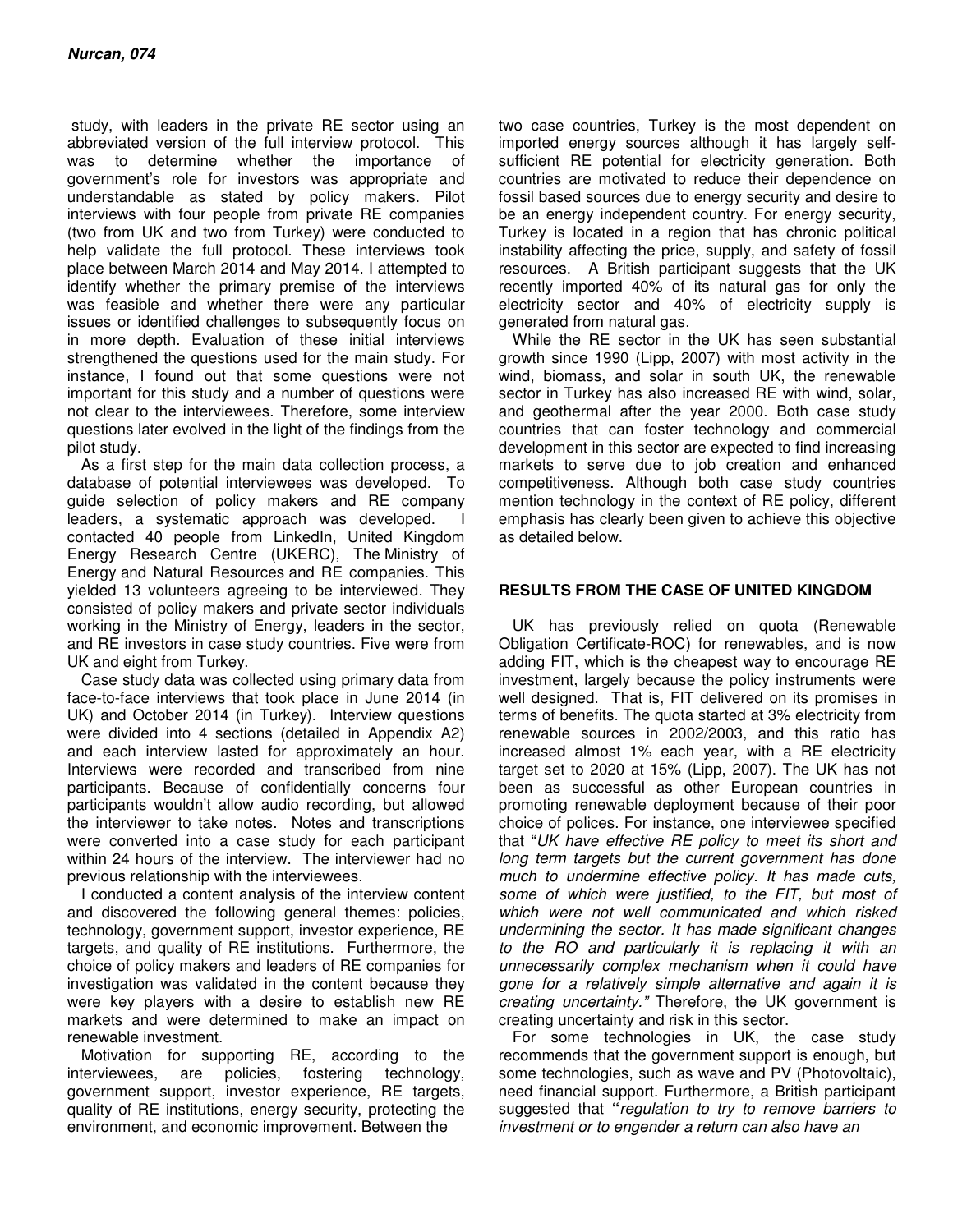*impact. Government does need to encourage investment in particular directions since some outcomes will better serve the needs of the public and the market is not effective at delivering these."* Pioneering and large companies are active because RE is now a multi-billion dollar industry, but it does not follow that all the investment comes from big companies. There are a number of small companies involved in developing, constructing, and operating RE technology in the UK. However, some private RE company owners suggest that long payback might is a barrier to renewable investment. Uptake rate of renewable technology is still relatively modest, partly due to initial installation costs. Investments for RE development are currently ongoing in the UK, and it is expected that RE sources will be affordable. Even so, without incentives from government, the uptake rate of renewable energy technologies will be low. Only few individuals invest for energy generation purposes because of the relatively high initial installation costs.

Furthermore, big energy companies such as EDF, Shell, and EON have a tendency to invest in renewable energy sources because they are under pressure to develop low carbon energy sources due to factors including competition, volatility of fuel price, regulation and legislation, cost and waste savings and so on. However, such pressure does not exist within local companies as compared to bigger companies. To encourage local companies, policy instruments shouldn't be so complex that local companies are forced to hire consultants to understand them. Because the overall benefit of investing in RE is in the long term, efforts (e.g., quota and FIT) should also include short-term returns on investment for small companies.

UK's target is to have 20% of its energy needs generated from RE sources, with 15% of electrical generation from RE. In some participants' opinion, these target goals will be difficult to achieve. One interviewee emphasised that *"I am not convinced that the UK will achieve the 20% figure, the current government certainly lack the will for it, since it will require onshore wind, biomass and offshore wind, with onshore being the cheapest but facing increasing social barriers, such as the recent government commitment to stop building onshore wind."* Another participant from UK suggested that "*the UK is not among the top five countries (US, Germany, Spain, China, and Brazil) leading the world in renewable energy supplies at the moment. To realise the 15% targets, considerable effort is required on the part of government both in terms of policy development and uptake rates."* However, these targets are possible and realistic with more renewable projects and incentives. If the government desires to encourage the use of renewables, according to economic theory perspective, the best alternative would be to impose a tax on fossil fuels so politicians prefer to subsidise RE sources. In general, the participants' idea about future of UK renewable is positive: "*It will keep growing."*

#### **RESULTS FROM THE CASE OF TURKEY**

Turkey uses FITs, the most effective incentive for the investors that make financial commitments more predictable and encourage RE investment, The FITs rates were generous, according to participants and included 73 USD/MWh for wind, 133USD/MWh for solar, and 105 USD/MWh for geothermal (EIE, 2014). The Turkish case suggests that the time of FIT (10 years in Turkey) is not sufficient to encourage investors. According to recent technology and market conditions, this time should be increased to 15 years. The government should increase the incentives much more in RE sector; otherwise, renewable plants cannot compete against fossil plants that are also encouraged by the government recently by giving Build-Operate Transfer (BOT) rights. When I asked the interviewees that what else government should do for companies, Turkish interviewee suggested that "*there should be discounts or exemptions from social security for a certain period. The government should set out individual and illumination incentives and planning of existing construction and public improvements should change*."

Indirectly, the uncertainties with respect to future policies have played a major role in relinquishment of larger RE investment in Turkey. At the same time, a main problem for the industry is bureaucratic drawbacks; for example, one interviewee remarked that *"RE companies have to get permission from 13 government institution for licenced projects and renewable investor has to wait approximately 3-4 years for licenced wind projects and they have to wait at least 9 months for unlicensed 1 MW projects."* This is relatively long, compared to 2 years, to acquire licenses in other countries.

Adopters of new RE technology generally appreciated the renewable policies, for instance, unfortunately, in Turkey, there is very onerous regulatory process and investors thought that *"the government would like to fix it."* And also*,* a policy maker indicated that "*a total of 9.000 MW solar project applications were received for 600 MW licenced projects."* The private sector still continues to invest in RE because they believe that sustainable energy, security of supply, and environmental concerns are only solved by renewable sources.

In regards to future RE prospects, uncertainty continues in Turkey. Predictions and energy strategies that are prepared by the government can be seen as meaningful, but recent market conditions are not efficient for the improvement of RE market because of the lack of transparency and knowledge. Lack of transparency in cross border capacities and statistical information, therefore, some of Turkish investors cannot predict anything about RE market come 10 -20 years in the future.

The Turkish 2023 target is 30% electricity from renewables, and there are various comments on this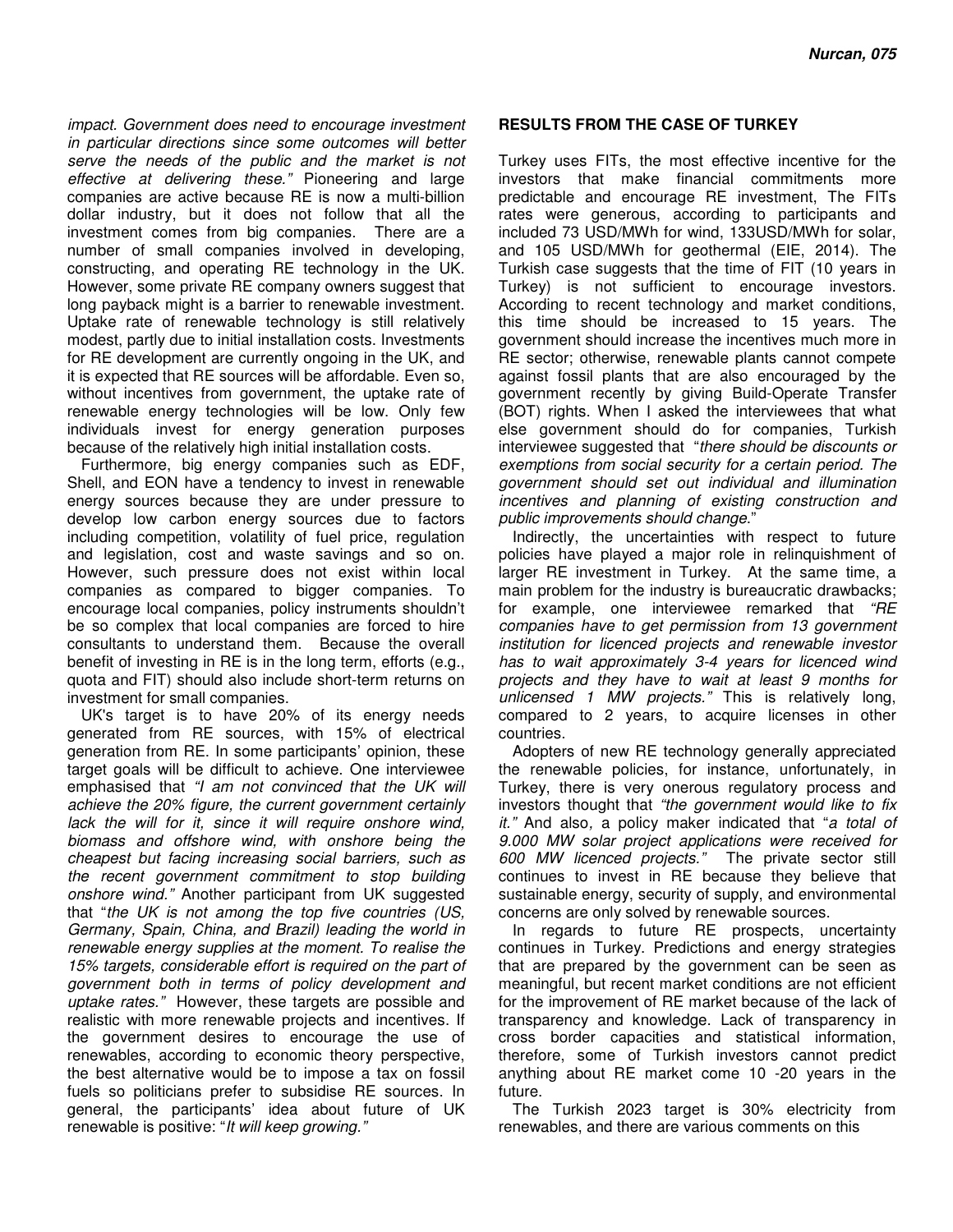target. For example, a participant stated that "*in last 10 years, solar plant cost decreased 70%. 10 years ago, you could not make an investment in solar but today why not?"* According to most of participants, Turkey will reach this target with the increase of solar and wind energy potential but participants also mentioned that the government should fix bureaucratic drawbacks such as long period licenced process. However, this target remains unrealistic for other participants due to growth of electricity demand, long licencing period, population growth, and lack of feasibility planning and especially dysfunctional bureaucratic structure.

Furthermore, experience plays very important role to increase share of renewable investment for Turkey. One participant specified that "*a Chinese renewable company came to Turkey to invest this sector and they prepared all investment plans and they waited almost two years for licence RE investment. Then, they got fed up with the bureaucratic process of the Turkey and they headed back to China."* Unfortunately, this type of experience negatively affects investors' desire to commit to of renewable investment.

Viewed at a glance, the Turkish case suggests that there are significant RE problems in Turkey that need to be overcome. The success of renewable policies that carried the country forward to its present position should be further pursued. Furthermore, the most interesting point is long-term bureaucratic renewable process for Turkish investors. The Turkish government, therefore, needs to reform its permitting and regulatory process if it is to reasonably expect to meet its RE targets. The bureaucratic process of liberalization should be immediately revised and improved and it should be expanded in co-operation with European member countries in all RE areas.

#### **CONCLUSIONS AND FURTHER RESEARCH**

This paper developed a conceptual framework for RE investment assessment with renewable policies, technology, and economic approach. The aim of this paper was to examine the experience of case study countries' RE investment situation with government/RE policies during start up stage and later in the form of difficulties for growth. A subsequent objective was to search out the interaction of between RE policies and RE investment in the sector. Using a conceptual framework and qualitative analysis, this study sought to shed light on an under-researched aspect of how RE investment is affected by renewable policies. The conceptual framework analysis also allowed me to draw a clearer picture of the relationship between investment and policies.

A comparison of the support schemes for the market based deployment of RE in the UK and Turkey demonstrate that RE policy instruments reduce the risks

for investors and result in larger deployment mechanisms. Therefore, policy instruments have been effective in stimulating renewable investments. However, the effectiveness of renewable policy instruments depends on its impact on perception, understanding policy implications, regulatory burdens, investors' experience, and so on. Policy makers need a better understanding how RE investors make their decisions when considering RE investment. Furthermore, by taking a holistic perspective into understanding the obstacles that hindered successful policy interventions, this research was intended to come up with practical solutions that could maximise the potential of renewable investment. In the energy literature, there is lack of empirical studies about renewable investment from the investor perspective. This paper discusses this important consideration with both conceptual and qualitative analysis.

Both qualitative and conceptual analyses show that many factors including policies, technology, economic viability, and investor' behaviours play an important role in stimulating renewable investment. The qualitative analysis results for two cases demonstrate the notion that policy inconsistencies cause problems for the industry in both the short and long term. The evidence from both countries suggests that, given appropriate design features, the FIT is more cost effective at easing RE development. Quota, as shown the UK case, does not provide the same level of certainty for investment. In addition, investments in the future development of the industry can also be hampered by bureaucratic inefficiency. Furthermore, the case study countries appear to have a cost problem, specifically infrastructure/preliminary cost for investment. A key demand of those who want to invest in RE sources is the implementation of long-term stable policies that minimise uncertainty. Therefore, it is expected that policymakers should fix their policies, which should be synchronized with evolving RE markets. For instance, Turkey should fix the impetus in political commitment in shaping Turkey's renewable energy policies and regulations with EU cooperation. For the United Kingdom, policy choice and design should be considered key factors in the slower pace of RE development in the UK. Furthermore, interviewees reconfirm my choice of requirements regarding government interventions (such as policies, technological push, investor's experience, environment, energy security, and so on) in case countries.

In this paper, I presented evidence from two case study countries on the renewable policy effects on RE investment with both conceptual and qualitative analysis perspectives. Indeed, this research provides valuable further insights in how to reach the significant RE investment levels. First, the implications for policy makers are clear and indicate how to design more effective renewable policies to encourage RE investment. Second, this study supports these implications with qualitative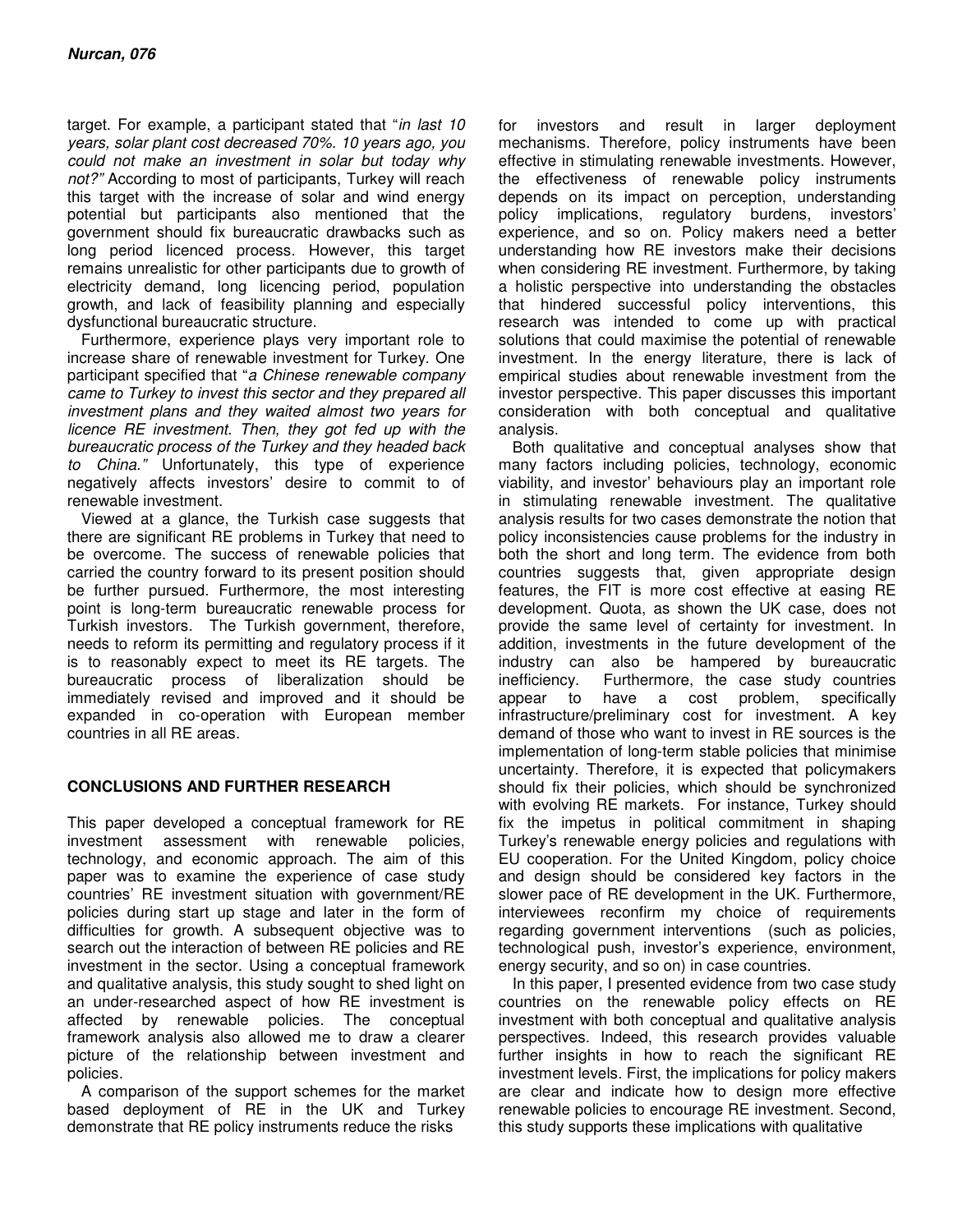data provided by the investors themselves. Finally, this paper improves the emerging the field of renewable investment and extends the validity of previous findings.

The conclusions that can be drawn from this study are limited because of its preliminary nature. The first limitation is that it was the intention of this study to include Nigerian variables in the empirical analysis. However, this study included only Turkish and British respondents because it was very difficult to reach Nigerian respondents. I did not have any opportunities to go to Nigeria due to security reasons but this paper has a strong and in-depth study for two countries within the qualitative analysis section. A second limitation is that this study was constrained to specific empirical and geographical context for the case countries. The findings, therefore, may not be meaningful to generalize. For instance, UK consumers are traditionally more sensitive to environmental concerns than Turkish citizens, which creates a more encouraging renewable investment in the UK. Also, the renewable energy market in Europe has been conventionally supported by stronger incentives than, say, United States, Turkey, African countries and others (Masini and Menichetti, 2013).

#### **REFERENCES**

- Agterbosch S, Vermeulen W, and Glasbergen P (2004). "Implementation of wind energy in the Netherlands: the importance of the social–institutional setting", *Energy Policy 32(18):* 2049-2066.
- Aguirre M, and Ibikunle G (2014). "Determinants of renewable energy growth: A global sample analysis", *Energy Policy 69*, 374-384.
- Ajayi OO, and Ajayi OO (2013). "Nigeria's energy policy: Inferences, analysis and legal ethics toward RE development", *Energy Policy 60*, 61-67.
- Alvarez GC, Jara RM, and Julian JRR (2009). "Study of the effects on employment of public aid to renewable energy sources", http://www.juandemariana.org/pdf/090327-employment-public-aidrenewable.pdf, [01.08.2014].
- Barradale MJ (2010). "Impact of public policy uncertainty on renewable energy investment: Wind power and the production tax credit", *Energy Policy 38(12):* 7698-7709.
- Bergek A, Mignon I, and Sundberg G (2013). "Who invests in renewable electricity production? Empirical evidence and suggestions for further research", *Energy Policy 56*: 568-581.
- Bergman A, Hanley N, and Wright R (2006). "Valuing the attributes of renewable energy investments", *Energy Policy 34(9):* 1004-1014.
- Bhattacharya A, and Kojima S (2012). "Power sector investment risk and renewable energy: A Japanese case study using portfolio risk optimization method", *Energy Policy 40*, 69-80.
- Bloomberg New Energy Finance (2014). "Clean Energy Investment Falls for Second Year", January, http://about.bnef.com/content/uploads/sites/4/2014/01/BNEF\_PR\_20 14-01-15\_Investment\_2014-final.pdf, [19.07.2014]
- Breukers S, and Wolsink M (2007). "Wind power implementation in changing institutional landscapes: an international comparison", *Energy Policy 35*, 2737–2750.
- Carley S (2009). "State renewable energy electricity policies: An empirical evaluation of effectiveness", *Energy Policy 37*(8), 3071- 3081.
- Donovan C, and Nuñez L (2012). "Figuring what's fair: The cost of equity capital for renewable energy in emerging markets", *Energy Policy 40*, 49-58.
- EIE (2014). "*Renewable Energy General Management",* http://www.eie.gov.tr/, [15.10.2014].
- Finon D, and Perez Y (2007). "The social efficiency of instruments of promotion of renewable energies: A transaction-cost perspective" *Ecological Economics 62(1):* 77-92.
- Fouquet D, and Johansson TB (2008). "European renewable energy policy at crossroads-Focus on electricity support mechanisms", *Energy Policy 36(11),* 4079-4092.
- Fuss S, Szolgayová J, Khabarov N, and Obersteiner M (2012). "Renewables and climate change mitigation: Irreversible energy investment under uncertainty and portfolio effects", *Energy Policy 40*, 59-68.
- Gallagher KS (2013). "Why & How Governments Support Renewable Energy", *MIT Press Journals 142(1),* 59-77.
- Gross R, Blyth W, and Heptonstall P (2010). "Risks, revenues and investment in electricity generation: Why policy needs to look beyond costs", *Energy Economics, 32(4):* 796-804.
- Hultman NE, Pulver S, Guimarães L, Deshmukh R, and Kane J (2012). "Carbon market risks and rewards: Firm perceptions of CDM investment decisions in Brazil and India", *Energy Policy 40*, 90-102.
- Kaldellis JK, Zafirakis D, Kavadias K (2012). "Minimum cost solution of wind–photovoltaic based stand-alone power systems for remote consumers", *Energy Policy 42:*105-117.
- Kangas HL, Lintunen J, Pohjola J, Hetemäki L, and Uusivuori J (2011). "Investments into forest biorefineries under different price and policy structures", *Energy Economics 33(6):* 1165-1176.
- Kolcuoglu D (2010). "Renewable Energy: Turkey's Hope for Energy Independence", Access: http://www.hg.org/article.asp?id=24256, [28.07.2014].
- Komendantova N, Patt A, Barras L, and Battaglini A (2012). "Perception of risks in renewable energy projects: The case of concentrated solar power in North Africa", *Energy Policy 40*, 103-109.
- Koo J, Park K, Shin D, and Yoon EY (2011). "Economic evaluation of renewable energy systems under varying scenarios and its implications to Korea's renewable energy plan", *Applied Energy 88(6):* 2254-2260.
- Kowsari R, and Zerriffi H (2011). "Three dimensional energy profile: A conceptual framework for assessing household energy use", *Energy Policy 39*(12), 7505-7517.
- Lipp J (2007) "Lessons for effective renewable electricity policy from Denmark, Germany and the United Kingdom", *Energy Policy* 35(11), 5481-5495.
- Loock M (2012). "Going beyond best technology and lowest price: on renewable energy investors' preference for service-driven business models", *Energy Policy 40*, 21-27.
- Luthi S, and Wüstenhagen R (2011). "The Price of Policy Risk-Empirical Insights from Choice Experiments with European Photovoltaic Project Developers", Working Paper, University of St. Gallen.
- Masden EA, Fox AD, Furness RW, Bullman R, and Haydon DT (2010). "Cumulative impact assessments and bird/wind farm interactions: Developing a conceptual framework", *Environmental Impact Assessment Review 30*(1), 1-7.
- Masini A, and Menichetti E (2012). "The impact of behavioural factors in the renewable energy investment decision-making process: Conceptual framework and empirical findings", *Energy Policy 40*, 28- 38.
- Masini A, and Menichetti E (2013). "Investment decisions in the renewable energy sector: An analysis of non-financial drivers", *Technological Forecasting and Social Change, 80(3)*: 510- 524.
- Miranda T (2010). "Designing a national renewable electricity standard: five key components", Washington, DC: Carnegie Endowment for International http://carnegieendowment.org/files/renewable\_electricity\_standard.pd f; [25.07.2014].
- Musango JK, and Brent AC (2011). "A conceptual framework for energy technology sustainability assessment", *Energy for Sustainable Development 15*(1), 84-91.
- Norberg-Bohm V (2000). "Creating incentives for environmentally enhancing technological change: lessons from 30 years of US energy technology policy", *Technological forecasting and social change, 65(2):* 125-148.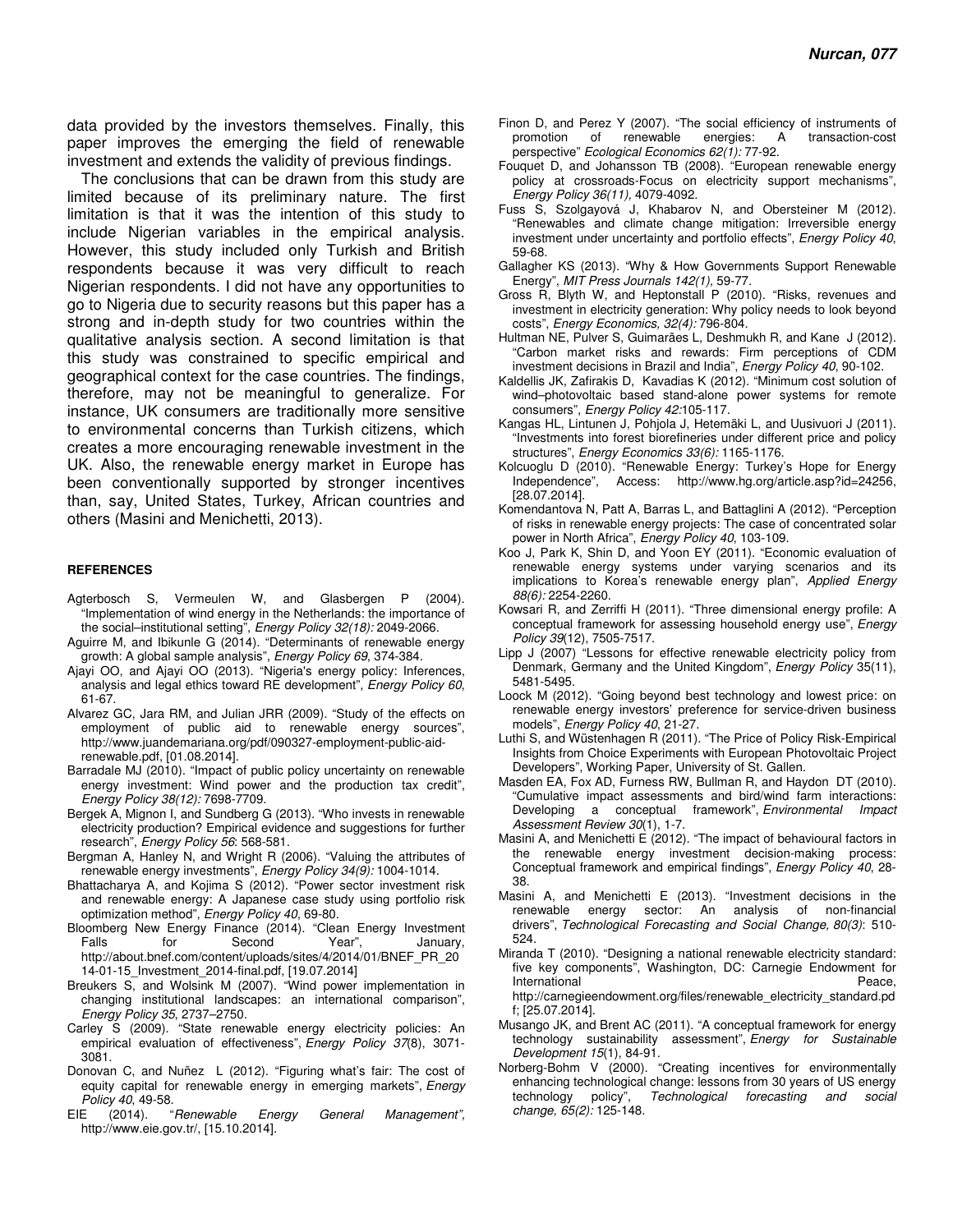- Peidong Z, Yanli Y, Jin S, Yonghong Z, Lisheng W, Xinrong L (2009). "Opportunities and challenges for renewable energy policy in China", *Renewable and Sustainable Energy Reviews 13(2),* 439-449.
- Peng W, Hisham Z, and Pan J (2010). "Household level fuel switching in rural Hubei", *Energy for sustainable development 14*(3), 238-244.
- Pinkse J, and Van Den Buuse D (2012). "The development and commercialization of solar PV technology in the oil industry", *Energy Policy 40*, 11-20.
- Popp D, Hascic I, Medhi N (2011). "Technology and the diffusion of renewable energy", *Energy Economics* 33(4), 648-662.
- Reuter WH, Szolgayová J, Fuss S, Obersteiner M (2012). "Renewable energy investment: Policy and market impacts", *Applied Energy 97:*249-254.
- Rogger C, Beaurain F, Schmidt TS (2011). "Composting projects under the Clean Development Mechanism: Sustainable contribution to mitigate climate change", *Waste Management,* 31(1): 138-146.
- Sadorsky P (2012). "Modelling renewable energy company risk", *Energy Policy 40*, 39-48.
- Sirin S, and Ege A (2012). "Overcoming problems in Turkey's renewable energy policy: How can EU contribute?", *Renewable and Sustainable Energy Reviews*, *16*(7):4917-4926.
- Song, YW (2011). "The Effect of Renewable Energy Policies on Renewable Energy Production", *Atlantic Economic Journal 39*(2), 195-196.
- Taylor J, and Van Doren P (2002). "Evaluating the Case for Renewable Energy: Is Government Support Warranted?", *Policy Analysis 422.*
- Tinbergen J (1952). "On the theory of economic policy", North-Holland, Amsterdam, the Netherlands: Elsevier.
- Usher E (2008). "Creating the Climate for Change–Building Capacities to Mobilise Investments, background document for the Tenth Special Session of the Governing Council of UNEP", *In Global Ministerial Environment Forum*, The Principality of Monaco, p. 20-22.
- Victor DG (2009). "The politics of fossil-fuel subsidies", Available at SSRN 1520984, Access: http://dx.doi.org/10.2139/ssrn.1520984, [27.07.2014].
- White W, Lunnan A, Nybakk E, Kulisic B (2013). "The role of governments in renewable energy: The importance of policy consistency", *Biomass and Bioenergy 57*, 97-105.
- Wong S (2012). "Overcoming obstacles against effective solar lighting interventions in South Asia", *Energy Policy 40*, 110-120.
- Wüstenhagen R, and Menichetti E (2012). "Strategic choices for renewable energy investment: Conceptual framework and opportunities for further research." *Energy Policy 40*, 1-10.
- Yi F, Cynthia Lin CY, and Thome K (2013). "An Analysis of the Effects of Government Subsidies and the Renewable Fuels Standard on the Fuel Ethanol Industry: A Structural Econometric Model", Agricultural & Applied Economics Association's 2013 AAEA & CAES Joint Annual Meeting, Washington, DC, August 4-6.
- Yin H, and Powers N (2010). "Do state renewable portfolio standards promote in-state renewable generation?", *Energy Policy 38(2):* 1140-1149.
- Zavodov K (2012). "Renewable energy investment and the clean development mechanism", *Energy Policy 40*, 81-89.
- Zhao K (2012). "The Proper Role of Government in Renewable Energy Development: Theory and Practices in China", *Advanced Materials Research*, 524-527.
- Zhao Y, Tang KK, Wang LL (2013). "Do renewable electricity policies promote renewable electricity generation? Evidence from panel<br>data", Energy Policy 62, 887-897. data", *Energy Policy* 62,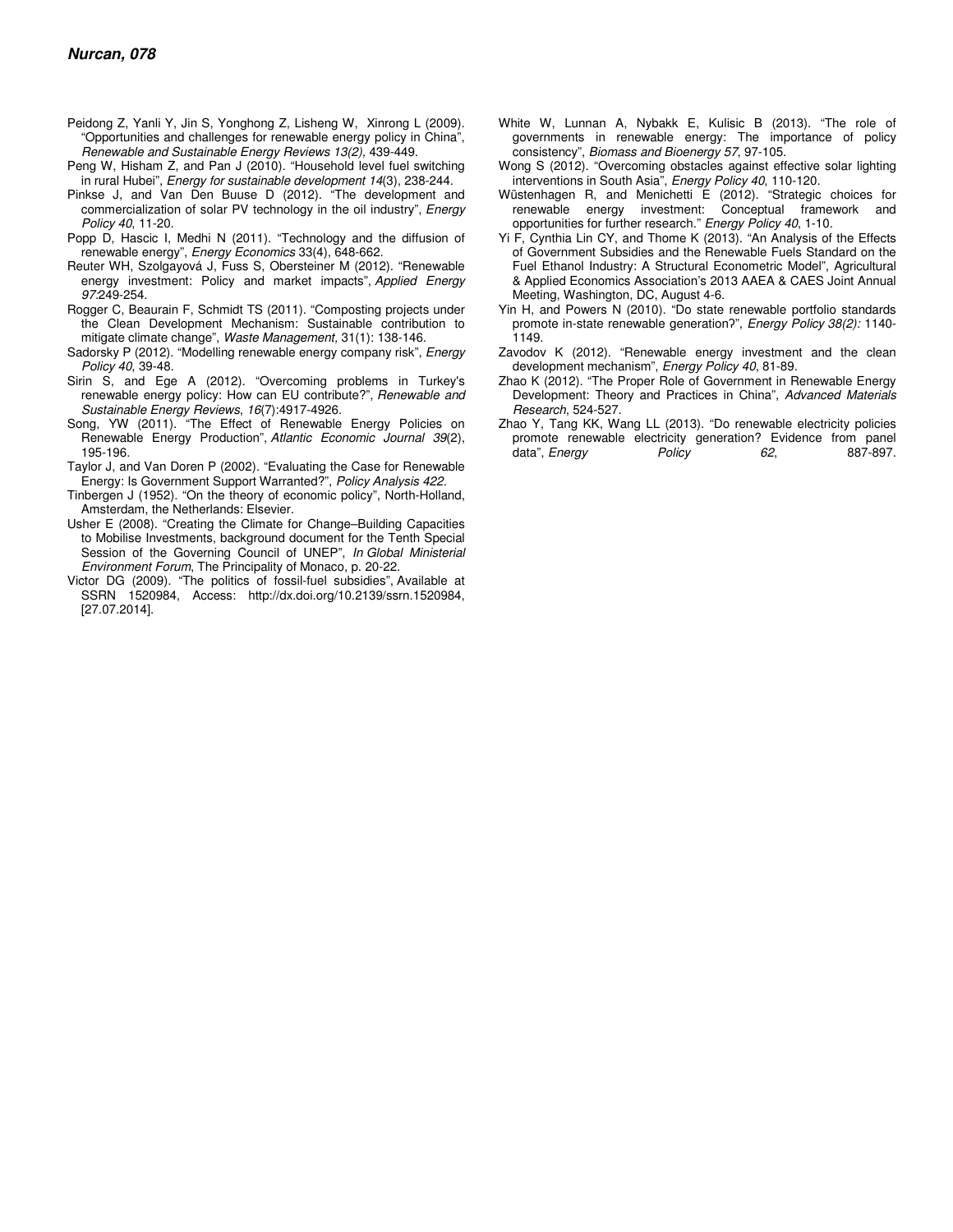#### **8. Appendix A**

#### **Appendix A1: Summary of the Case Study Countries (2012)**

|                                                               | UK                            | Turkey                | Nigeria                           |  |
|---------------------------------------------------------------|-------------------------------|-----------------------|-----------------------------------|--|
| <b>Outline</b>                                                |                               |                       |                                   |  |
| Population                                                    | 63, 612, 729                  | 73,997,128            | 168,833,776                       |  |
| GDP (current US\$)                                            | 2,475,781,990,521             | 789,257,487,307       | 459.615,931,973                   |  |
| Fossil fuel energy consumption (% of total)                   | 85.1                          | 89.5                  | 17.4                              |  |
| Total Electricity Net Generation (Billion Kilowatt-hours)     | 338.877                       | 228.080               | 26.695                            |  |
| Total Electricity Net Imports (Billion Kilowatt-hours)        | 12.045                        | 2.874                 | 0                                 |  |
| <b>Renewable electricity</b>                                  |                               |                       |                                   |  |
| Wind                                                          | 19.584                        | 6.699                 | 0                                 |  |
| Geothermal                                                    | 2.565                         |                       |                                   |  |
| Tidal/Viva                                                    | 4                             | 0                     |                                   |  |
| Solar                                                         | 1.188                         | 0                     |                                   |  |
| <b>Biomass</b>                                                | 15,198                        | 2.665                 |                                   |  |
| Hydro                                                         | 5.284                         | 55.000                | 6.240                             |  |
| Total Renewable Electricity Net Generation (Billion Kilowatt- | 43.823                        | 64.372                | 6.240                             |  |
| hours)                                                        |                               |                       |                                   |  |
| RE target (% of electricity supply)                           | 20% by 2020                   | 30% by 2023           | 7% by 2025                        |  |
| <b>Renewable Energy Policies</b>                              |                               |                       |                                   |  |
| Principal policy (last decade)                                | Quota                         | Feed-in tariffs       | Tax Incentives                    |  |
| Other                                                         | Feed-in tariff, tax reduction | Tax reduction, Quota, | Investment incentives such as     |  |
|                                                               |                               | Land appropriation    | tax reduction, capital allowances |  |

**Sources:** *World Bank Database, US Energy Information Administration, GOV.UK, Turkish Statistical Institute*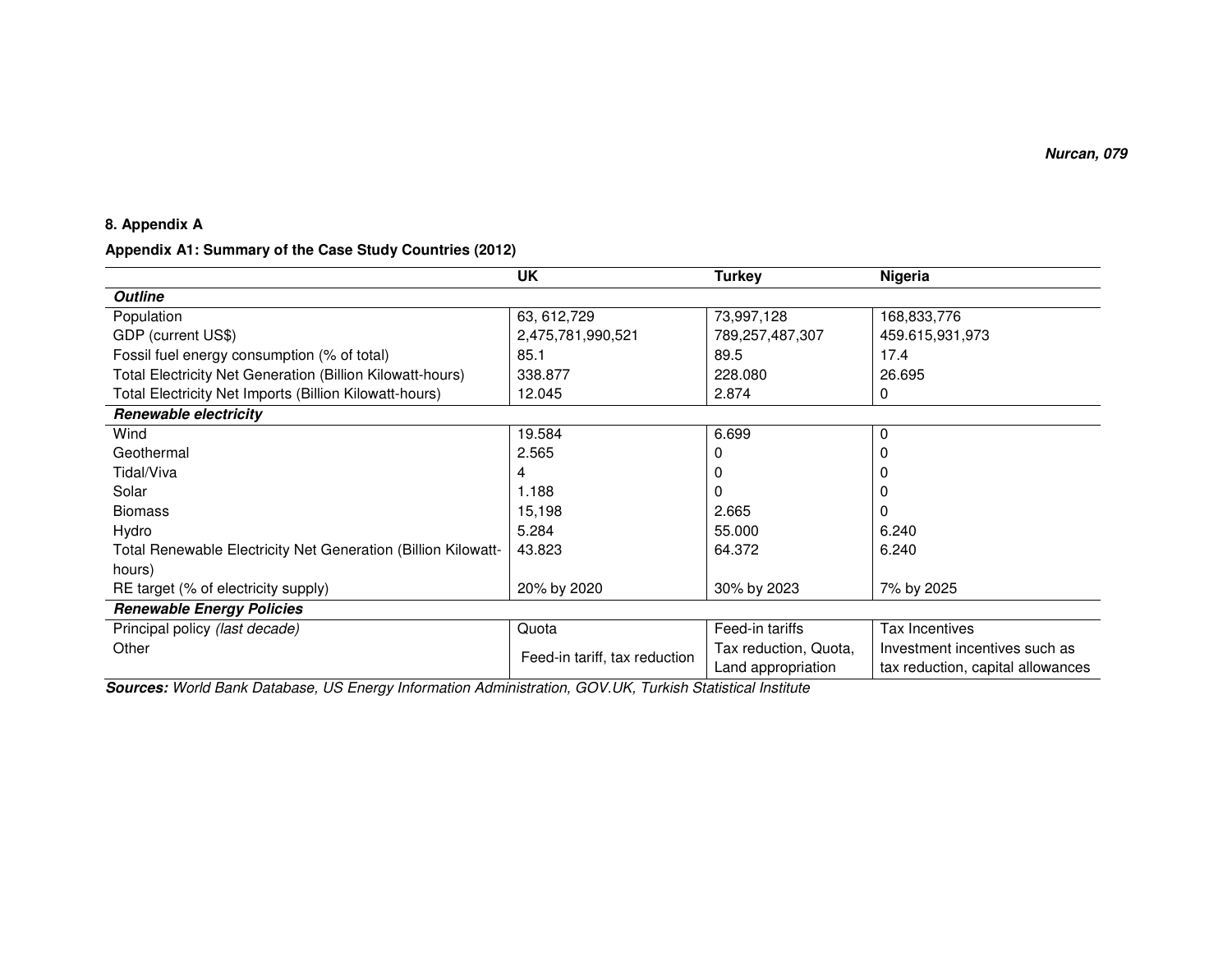### **Appendix A2: Interview Questions**

#### **Part 1: Introductory Questions**

- **1.** Could you please start by telling about your background, your role and your work?
- **2.** How are you involved in the renewable energy sector?

#### **Part 2: Renewable Energy Situation**

- **1.** UK/Turkey/Nigeria target is 20% (30%, 10%) of electricity from renewable energy sources by 2020. What do you think about this target? And, do you think this is realistic for UK/Turkey/Nigeria? Why or why not? Why does UK/Turkey/Nigeria use much more energy than……?
- **2.** Which type of renewable energy source is the most realistic and efficient for UK/Turkey/Nigeria?
- **3.** The RE market is competitive in the UK. What strategies does your company use to survive in the renewable energy market in UK? Are they effective? Are there other strategies that could be effective?
- **4.** What is your market share in this renewable energy sector? Why are you still involved in this sector? What can be done to increase your market share?
- **5.** Do you think new renewable technologies are promoted by this renewable energy sector? Is there new investment for new technologies? Can you give me detail about this?
- **6.** Big energy companies such as EDF, Shell, and EON have a tendency to invest in renewable energy sources. What can be done to encourage RE commitment within the local companies?
- **7.** Considering the high cost of renewable energy technologies, how long does an investment take to show profitability in UK/Turkey/Nigeria?

#### **Part 3: Renewable Energy Policies**

- **1.** The four main renewable policy instruments are feed-in tariffs, quotas, tender, and tax credits. Which of these four do you think are effective for UK/Turkey/Nigeria? Why?
- **2.** While FIT and quota are generation-based policy instruments, tender and tax are investment-based policy instruments. What are the main differences you see between generation and investment-based policies? Do you think one is better than the other?
- **3.** Feed in tariff is used commonly in Europe and it is very popular. What do you think about feed-in tariff? Does UK/Turkey/Nigeria government provide this policy instrument for renewable energy sources?
- **4.** Do you think implementations of renewable energy policies encourage or discourage the use of renewable energy technologies? Could you give me an example in your company? In general, what would you say is the opinion within your company about government renewable energy policies?
- **5.** What do you think about the government incentives: Are they enough? What else can government do? Should government do anything at all?
- **6.** How does the UK/Turkey/Nigeria government encourage investors to invest in the renewable energy sector? Are these efforts effective, in your opinion? Is the government right to try to influence what investors do with their money?